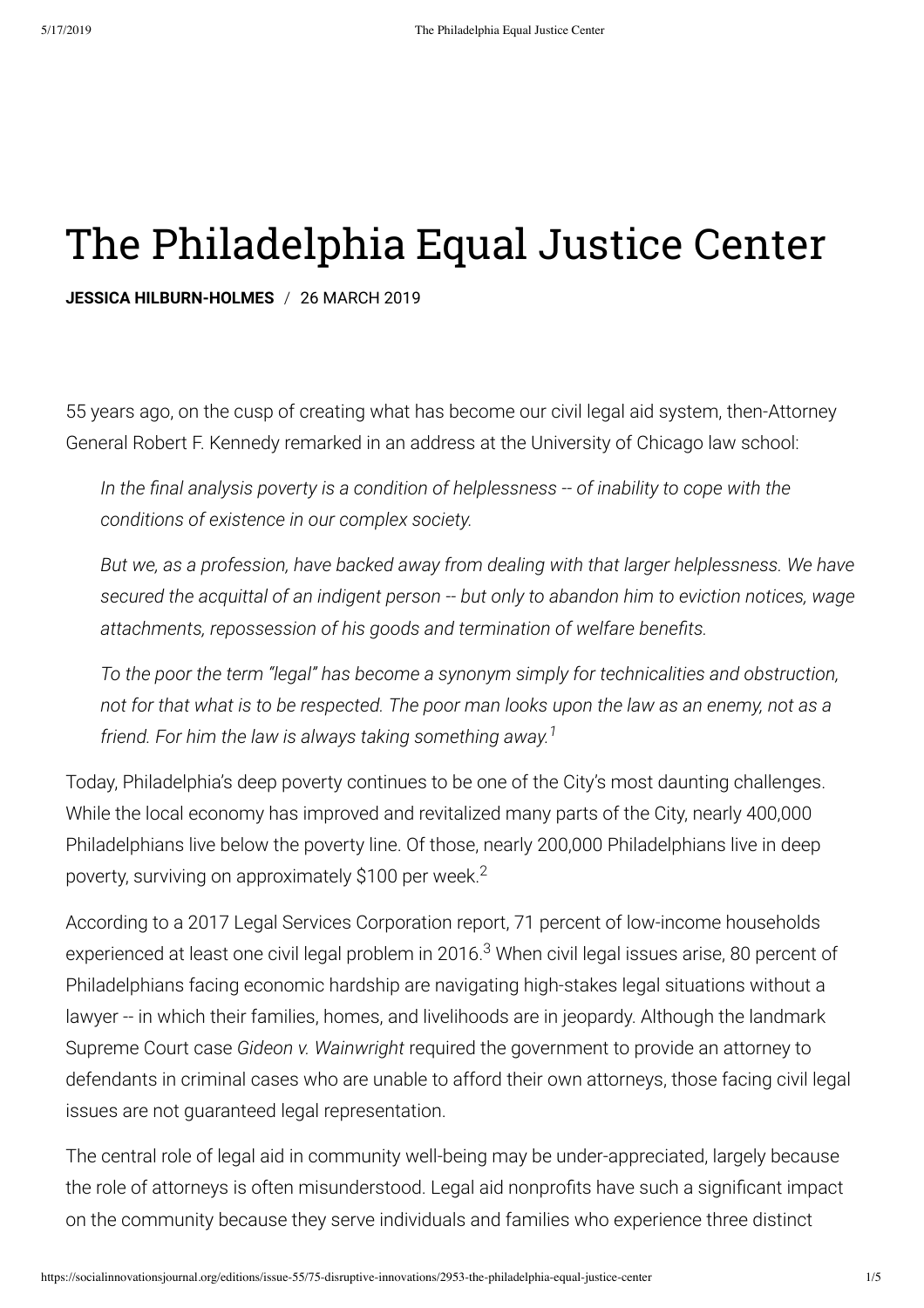#### 5/17/2019 The Philadelphia Equal Justice Center

types of problems: (i) legal issues that no other agency can fully resolve, such as complex educational barriers for immigrant children or students with disabilities; (ii) individual or family legal emergencies that could devolve into seriously negative long term consequences for health, safety, or family stability; and (iii) situations where client needs and rights are not adequately addressed by government programs, such as the termination of public benefits or the denial of needed services.

Legal aid advocates address these crucial issues directly and comprehensively, often integrating their assistance and collaborating closely with other social services and government agencies. In short, the legal services system ensures that individuals and families in need do not fall between the cracks, and that the most challenging client circumstances are addressed before an unresolvable crisis can occur. In addition, some of the most impactful and rewarding work of legal aid staff involves providing community education, written materials, and training for individuals and groups, helping them to proactively deal with situations before legal problems arise.

To better address these problems, a group of civil legal aid non-profits has joined together to create a new non-profit center in Philadelphia called the Equal Justice Center (EJC), which will improve the basic infrastructure of how legal aid services are delivered to communities. The EJC is a pioneering concept that aims to inspire similar models and will affect how combined legal aid and social services are delivered in communities across the country. While non-profit centers have operated successfully in other industries, the EJC will be the first purpose-built center to colocate legal aid organizations with the shared mission of equal access to justice. It is anticipated that tens of thousands of people will be served through the work and services provided at the EJC.

The EJC will respond to low-income Philadelphians' dire need for civil legal aid services by offering multiple client-centered services in one centralized location over specialized services at multiple locations. This transformative project will rethink the delivery of civil legal aid through several innovative strategies, by:

- creating operational efficiencies;
- leveraging technology to bring innovative solutions to critical issues;
- providing opportunities for collaborative programming to overcome challenges in the field;
- increasing delivery of direct client services; and
- improving responses to emergent civil legal needs of the community.

### **Creating Operational Efficiencies**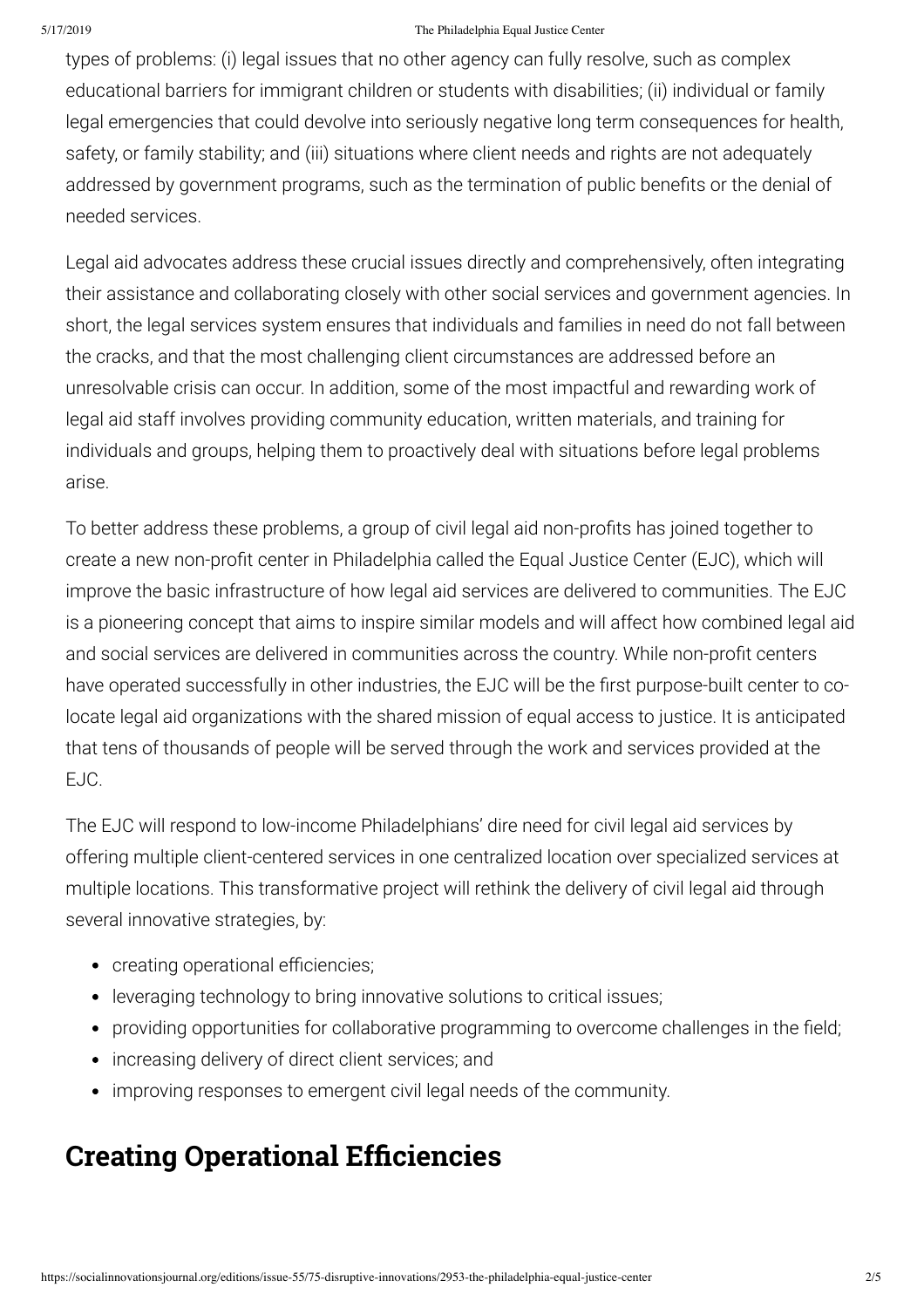#### 5/17/2019 The Philadelphia Equal Justice Center

The EJC will provide significant financial advantages for the building tenants by creating buildingwide systems and services that will reduce operational costs by as much as 20 percent. These savings will be derived from features such as: group purchasing of office supplies and service contracts; shared infrastructure of printers, phone service, and internet connections; and shared back-office operations of tasks like accounting, human resources, and technology support. These savings can then be re-directed into client programs and services. Further, the EJC will be governed by a board comprised of the building's tenants, such that the agencies will have control over these features -- further enabling innovation and collaboration beyond what has yet been imagined.

# **Leveraging Technology to Bring Innovative Solutions to Critical Issues**

The EJC will include state-of-the-art amenities designed to leverage technology to benefit legal and social service delivery, including a number of innovative technology features, such as:

- a digital self-help center in coordination with the courts and powered by the collective knowledge and expertise of its members;
- high-speed connectivity and digital resources for the legal and local Chinatown community;
- a collaborative Incubator Project from area law schools to provide services to clients who do not qualify for legal aid;
- a cutting-edge centralized client portal and referral network; and
- a legal self-help center with digital information kiosks.

#### **Providing Opportunities for Collaborative Programming**

The EJC will have two shared amenity floors in the building dedicated to client service and member collaboration. Bringing together agencies and staff from different organizations can stimulate an environment ripe for new connections and collaborations, creative thinking, and innovation. These connections will come from:

- informal conversations in common spaces;
- community events such as "Lunch and Learns";
- resource and information sharing;
- legal action convenings such as Take Action Philly (TAP); and
- collaborative governance of the building.

### **Increasing Delivery of Direct Client Services**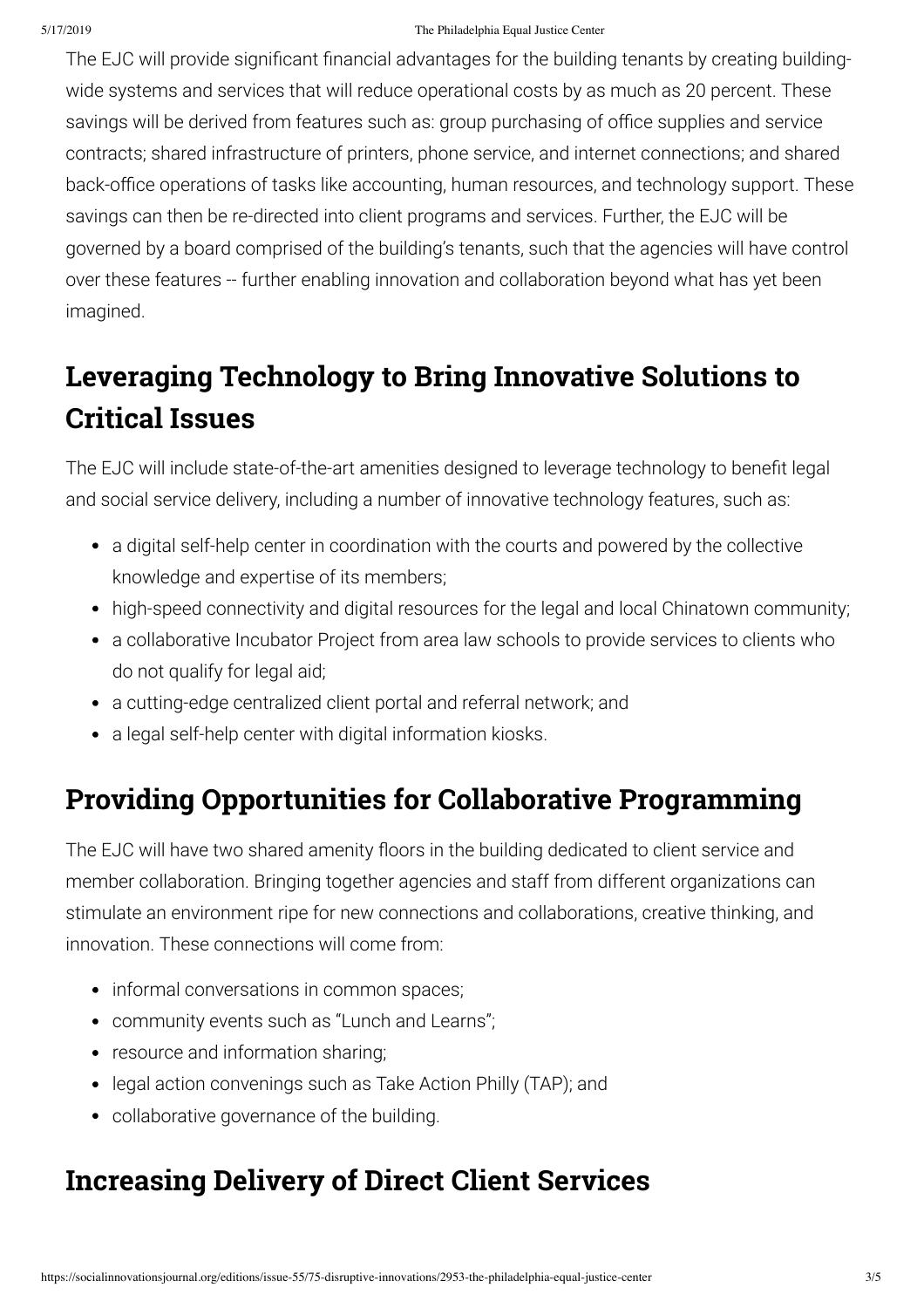#### 5/17/2019 The Philadelphia Equal Justice Center

The EJC will enable its tenant organizations to implement more client-centered best practices to deliver better, more efficient, and more effective answers to families who need housing, food, education, and healthcare. Most importantly, the EJC will directly impact clients of legal aid organizations. Typically when clients reach out to one legal services program, they discover that an interlocking issue must also be addressed by a different program. At the EJC, clients are more likely to receive comprehensive and coordinated legal services. The EJC will provide a single point of access for many services to resolve legal problems more easily and more rapidly.

# **Improving Responses to Emergent Civil Legal Needs of the Community**

Philadelphia's legal aid community is renowned for its collaborative efforts: its legal aid agencies have been meeting regularly for more than 40 years in an effort to identify and address the civil legal needs of the most vulnerable and disadvantaged members of the Philadelphia community. They strive every day to provide high-quality representation, to advocate for systemic improvements to reduce inequality, and to shape a safer society characterized by opportunity. Collaboratively, this group of organizations has achieved deeply effective innovations in legal aid including partnering with courts and housing agencies to create the Residential Mortgage Foreclosure Diversion Program, an award-winning initiative to help thousands of Philadelphians keep their own homes, as well as the Landlord/Tenant Legal Help Center, an innovative project that provides immediate legal advice, counsel, information, referrals, and pro se assistance to unrepresented low-income tenants facing eviction, rental housing crises, and homelessness in Philadelphia. Co-location in the EJC will ensure continued and closer partnerships within this active community.

Furthermore, because of its size and scope, the EJC will raise awareness for legal aid. It will stand as a symbol of the City's commitment to the promise of equality under law, and as an enduring structure that continues to give back to the City and the greater Philadelphia region.

### **Conclusion**

Unfortunately, because resources are scarce, the demand for civil legal aid in Philadelphia far exceeds the ability of legal aid providers to deliver those services. Philadelphia is the very birth place of the nation. To combat poverty and to bring Philadelphia closer to delivering on the bedrock promise of "Equal Justice Under Law" in the United States, it is critical that we expand access to civil legal services for all members of the community regardless of an individual or family's background or financial status. Civil legal aid agencies are the driving force behind real change in the lives of millions of people, providing answers to families who need food, housing,